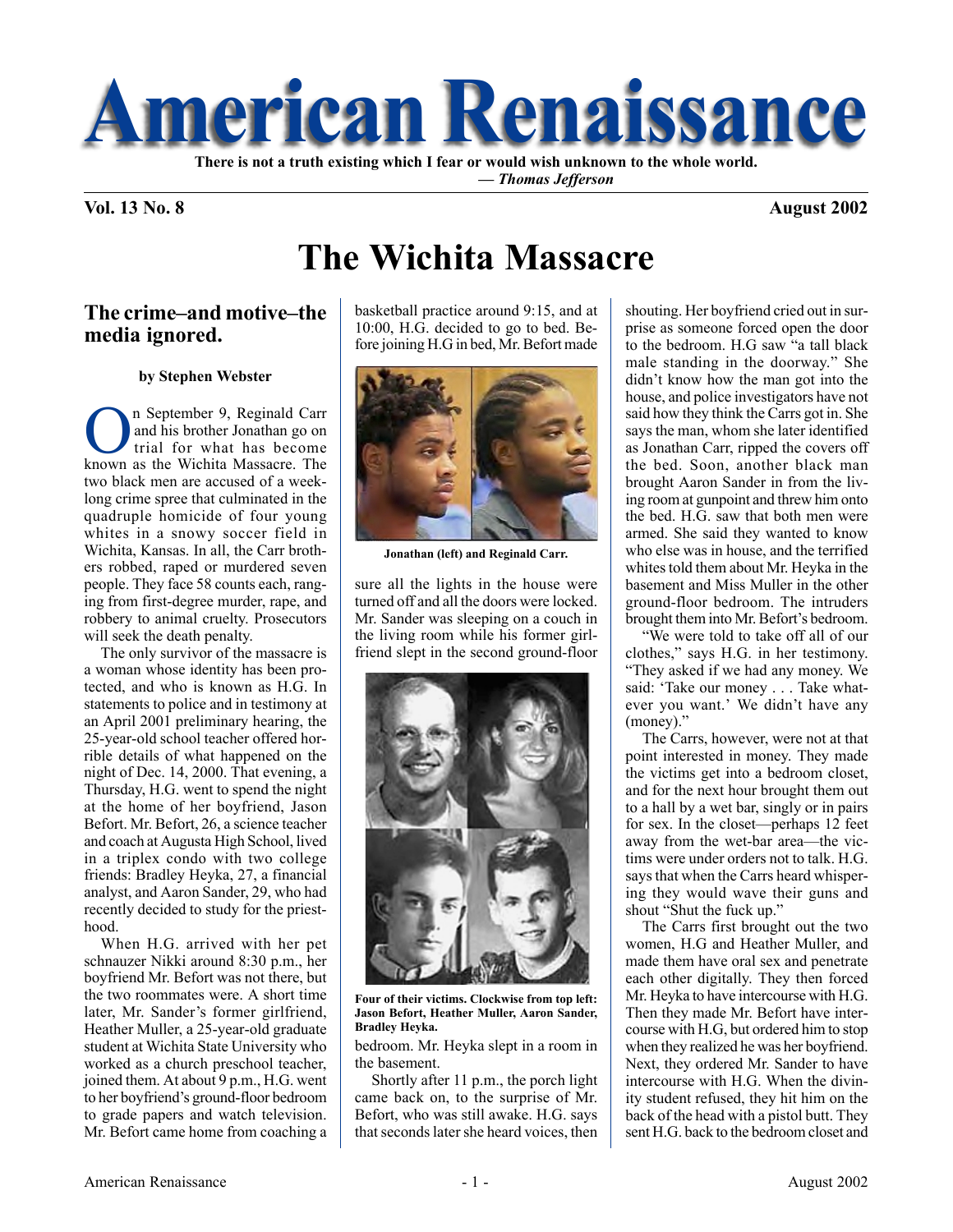### **American Renaissance**



Jared Taylor, Editor Stephen Webster, Assistant Editor James P. Lubinskas, Contributing Editor George McDaniel, Web Page Editor

American Renaissance is published monthly by the New Century Foundation. NCF is governed by section 501 (c) (3) of the Internal Revenue Code; contributions to it are tax deductible.

Subscriptions to American Renaissance are \$24.00 per year. First-class postage is an additional \$8.00. Subscriptions to Canada (first class) are \$36.00. Subscriptions outside Canada and the U.S. (air mail) are \$40.00. Back issues are \$3.00 each. Foreign subscribers should send U.S. dollars or equivalent in convertible bank notes.

Please make checks payable to: American Renaissance, P.O. Box 527, Oakton, VA 22124. ISSN No. 1086-9905, Telephone: (703) 716-0900, Facsimile: (703) 716-0932, Web Page Address: www.amren.com Electronic Mail: AR@amren.com

brought out Miss Muller, Mr. Sander's old girlfriend. H.G. testified she could hear what was going on out by the wet bar, and when Mr. Sander was unable to get an erection one of the Carrs beat him with a golf club. Then, she says, the Carr brothers "told [Aaron] that he had until 11:54 to get hard and they counted down from 11:52 to 11:53 to 11:54." The deadline appears to have brought no further punishment, and Mr. Sanders was returned to the closet. The Carrs then forced Mr. Befort to have intercourse with Heather Muller, and then ordered Mr. Heyka to have sex with her. H.G. says she could hear Miss Muller moaning with pain.

The Carrs asked if the victims had ATM cards. Reginald Carr then took the victims one at a time to ATM machines in Mr. Befort's pickup truck, starting with Mr. Heyka. While Reginald Carr was away with Mr. Heyka, Jonathan Carr brought H.G. out of the closet to the wet bar, raped her, and sent her back to the closet. Reginald Carr returned with Mr. Heyka, and ordered Mr. Befort to go with him. Mr. Heyka was put back in the closet but said nothing about his trip to the ATM machine. Mr. Sander asked Mr. Heyka if they should try to resist, assuming they would be killed anyway, but Mr. Heyka did not reply. While Reginald Carr was away with Mr. Befort at the cash machine, Jonathan Carr ordered Heather Muller out of the closet and raped her.

When Reginald Carr returned with Mr. Befort, H.G. volunteered to go next. Mr. Carr let her put on a sweater, but nothing else, and said he liked seeing her with no underwear. He ordered her to drive the truck to a bank, and told her not to look at him as he crouched in the back seat. "I asked him if he was going to hurt us and he said, 'No,' " she says. "I said, 'Do you promise you're not going to kill us?' and he said, 'Yes.' "

H.G. got money from the cash machine and adds, "On the way back, he said he wished we could've met under different circumstances. He said I was cute, and we probably would've hit it off." When the two got back to the house, Reginald Carr raped H.G. and ejaculated in her mouth. Jonathan Carr raped Miss Muller again, and then he raped H.G. one more time. Afterwards, the intruders ransacked the house looking for money. They found a coffee can containing an engagement ring Jason Befort had bought for his girlfriend. "That's for you," he told H.G., "I was going to ask you to marry me." That is how H.G. learned her boyfriend planned to propose to her the following Friday, Dec. 22.

At one point, says H.G., Reginald Carr "said something that scared me. He said 'Relax. I'm not going to kill you yet.' "

#### **The Final Ride**

The Carrs led the victims outside into the freezing night. At midnight it had been 17.6 degrees, and there was snow on the ground. The Carrs let the women wear a sweater or sweatshirt, but they were barefoot, and naked from the waist down. The men were marched into the snow completely naked. The Carrs tried to force all the victims into the trunk of Aaron Sander's Honda Accord, but realized five people would not fit, and made only the men get into the trunk. Reginald Carr ordered H.G. to join him in Mr. Befort's truck, and Jonathan Carr drove the Accord with the three men in the trunk and Miss Muller inside. As Mr. Carr drove her off, H.G. noted the time: It was 2:07 a.m., three hours since the ordeal began.

After a short drive, both vehicles stopped in an empty field. Reginald Carr ordered H.G. to go sit with Miss Muller in Mr. Sander's car. A moment later, she saw the men line up in front of the Honda. In her testimony H.G. said, "I turned to Heather and said, 'They're going to shoot us.' "

The Carr brothers ordered H.G. and Miss Muller out of the car. Miss Muller stood next to Mr. Sander, her former boyfriend, while H.G. stood beside her boyfriend, Mr. Befort. The Carrs ordered them to turn away and kneel in the snow. "As I was kneeling, a gun shot went off," says H.G. "[Then] I heard Aaron [Sander]. . . . I could distinguish Aaron's voice. He said, 'Please, no sir, please.' The gun went off."

H.G. heard three shots before she was hit: "I felt the bullet hit the back of my head. It went kind of gray with white like stars. I wasn't knocked unconscious. I didn't fall forward. Then someone

# **"I rolled him over. There was blood squirting everywhere. He had blood coming out of his eyes."**

kicked me, and I had fallen forward. I was playing dead. I didn't move. I didn't want them to shoot me again."

As H.G. lay in the snow, the Carrs drove off in Jason Befort's pickup, running over the victims as they left. H.G. says she felt the truck hit her body, too.

"I waited until I couldn't hear any more," she says. "Then I turned my head and saw lights going. I looked at everyone. Everyone was face down. Jason [Befort] was next to me. I rolled him over. There was blood squirting everywhere, so I took my sweater off and tied it around his head to try and stop it. He had blood coming out of his eyes."

In the distance, H.G. saw Christmas lights. Barefoot and naked, with a bullet wound in the head, she managed to walk more than a mile in the freezing cold, through snow, across a field and construction site, around a pond, and through the brush, until she reached the house with the lights. She pounded frantically on the door and rang the doorbell until the young married couple who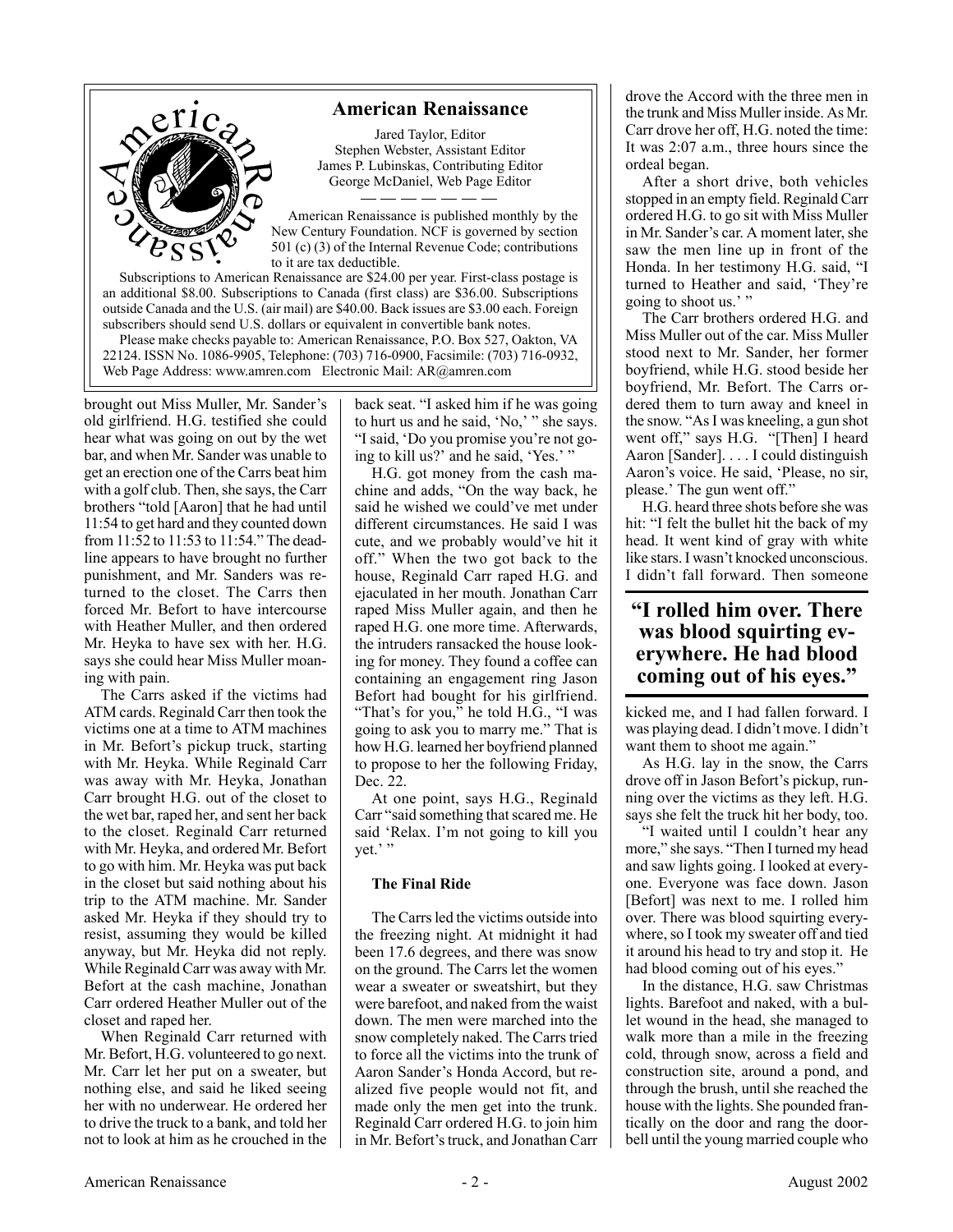lived there woke up. "Help me, help me, help me," she pleaded. "We've all been shot. Three of my friends are dead." (At the time, H.G. thought her boyfriend was still alive.)



**The fifth murder victim: Linda Walenta.**

The couple wrapped H.G. in blankets, and reached for the phone to dial 911, but she would not let them call. She was afraid she would die, and wanted to tell what had happened. She described the attackers and what they did, as the couple listened in amazement at her courage and determination. Only when she was sure they knew her story did she let them call the police. Still thinking she would die, she asked them to call her mother—"Tell her I love her" and her boyfriend's parents. She was worried about the children she teaches, and kept wondering "Who's going to take care of the kids in school?"

When the police arrived they questioned H.G. briefly before paramedics took her to the hospital. From her description of Mr. Befort's truck, they were able to get the license plate number from the vehicle's registration records, and put out an alert. As dawn broke, radio and television stations were broadcasting the plate number.

H.G. did not know that after the Carrs shot her friends they drove back to the triplex and loaded Mr. Befort's truck with everything of value they could find. They also committed their final killing. The police found H.G.'s pet schnauzer Nikki lying in a pool of blood on a bed, probably shot.

By 7:30 a.m., police had a report that the missing truck was outside a downtown apartment building, and that a black man had been carrying a television set up to one of the apartments. The police moved in to seal off the area. Two officers knocked on the door of the apartment, and after several minutes a white woman named Stephanie Donly opened the door. She was Reginald Carr's girlfriend, and shared her apartment with him. Police caught Mr. Carr as he tried to slip out a window.

The police learned from Miss Donly that Reginald's brother Jonathan was driving a late model Plymouth Fury. Shortly after 12:00 p.m. they found the car parked outside a house in a black part of town. Jonathan Carr was there with his girlfriend of a few days, Tronda Green. He bolted when he saw the police, but was caught after a short chase. Fewer than 12 hours after the murders, Reginald and Jonathan Carr were both in custody.

#### **Other Victims**

That night's quadruple murder was only the most gruesome of a series of Carr brother attacks. Late on the night of Dec. 7, 2000—just one week earlier—Andrew Schreiber, a 23-year-old white man, stopped at a Kum and Go convenience store in East Wichita. Reginald and Jonathan Carr forced themselves into his car at gunpoint and made Mr. Schreiber drive to various ATM machines and withdraw money. "I was just hoping if I did what they said, they'd let me live," he says. The two split up, and one followed in another car as they made him drive to a field northeast of town. There they pistol-whipped him, dumped him out of the car, and fled in the other vehicle after shooting out Mr. Schreiber's tires.

Four days later, the Carrs tried to hijack 55-year-old Linda Walenta's SUV while she sat in it in the driveway of her suburban East Wichita home. The Carrs were looking for an SUV in which to drive people at gunpoint to ATMs. They thought they could keep their victims out of sight in a large vehicle as they drove through town. One of the brothers approached Mrs. Walenta, apparently asking for help of some kind. She was suspicious because she thought a car had been following her, and rolled her window down just a little to hear what he was saying. He stuck a gun sideways into the opening, and shot her several times as she tried to drive away. Mrs. Walenta, a cellist in the Wichita Symphony Orchestra, survived the shooting but was paralyzed from the waist down. She was able to help police in their investigation, but died of her wounds three weeks later, on January 2, 2001.

Wichita police confirmed the Carr link to all the crimes when a highway worker found a black .380 caliber Lorcin semi-automatic handgun along Route 96, a highway near the soccer field where the massacre took place. The Kansas state crime lab confirmed that it was the weapon used to kill Mrs. Walenta and H.G.'s friends, and to shoot out the tires of Andrew Schreiber's car. No one knows what other crimes the brothers may have committed, but they certainly appeared guilty of these.

The Carr trial is scheduled to start on Sept. 9, but has been delayed by defense maneuvering. On June 13, Judge Paul Clark denied a motion to move the trial out of Sedgwick County. The defense cited a poll showing 74 percent of Sedgwick County residents thought the Carrs were either "definitely guilty" or "probably guilty," and argued the brothers could not get a fair trial in Wichita. However, no trial has been moved from Sedgwick County in more than 40 years, and this one will stay.

The defense wanted separate trials because the lawyers for each brother will try to blame the crimes on the other. The lawyers argued they will both be trying

## **Why did five young whites kneel obediently in the snow, to be shot one by one?**

to help convict the other brother, so it will be like having two prosecutors for each defendant. Prosecutor Nola Foulston pointed out that many people accused of committing crimes together are tried together, and since the trial is expected to last a month and involve 70 witnesses, two trials would be too much expense and inconvenience.

 Jonathan Carr's lawyers also tried to get him declared unfit to stand trial, but on April 8, 2002, Judge Clark reviewed the reports of two mental health experts, and ruled him competent. The reports are under seal, so the grounds for the motion are not known.

If the Carr brothers' lawyers do try to blame each other's client, the jury will learn that both have long criminal records. Jonathan Carr's appears to be under seal but at least parts of his brother's are public. In 1995, Reginald Carr was sentenced to 13 months in prison for theft. He was also ordered to serve six months each for aggravated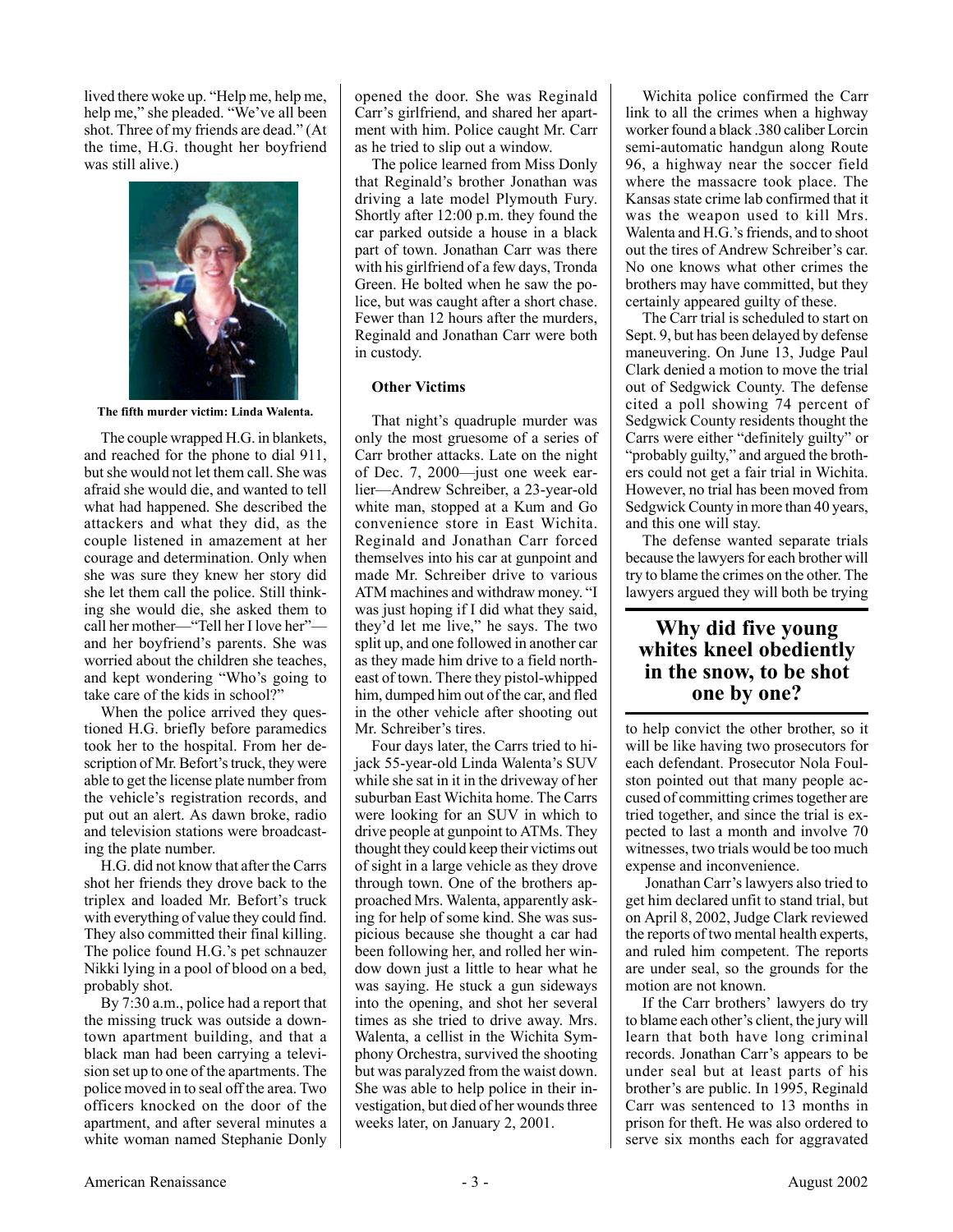assault and subverting the legal process. In 1996, he was sentenced to 28 months on a drug charge. He was paroled on March 28, 2000, but that November was booked for drunk driving. A few days later he was back before a judge, charged with forgery and parole violation. Police mistakenly let him out six months early on Dec. 5, 2000, *just two days* before he robbed and beat Andrew Schreiber, and started his week of crime. Had



**Where the three men lived.**

police followed correct procedures Jason Befort, Bradley Heyka, Aaron Sander, Heather Muller and Ann Walenta would probably still be alive.

#### **"Has No Bearing"**

Although the perpetrators are black and all their victims white, the Wichita police have dismissed race as a motive. Prosecutor Foulston says the Carr brothers chose their victims at random, not because they were white, and that the motive was robbery. "It reasonably appears that these were isolated incidents where individuals . . .were chosen at random . . . a random act of violence," she says. "The fact that the defendants and victims happen to be of different races has no bearing. Let's just look at the underlying crimes." The Wichita media consistently downplayed the racial angle.

However, as news of the crimes spread across the Internet, many people began to wonder if the Carrs would be charged with hate crimes. In fact, it does not appear that Mrs. Foulston or police investigators even looked for a possible racial motive. According to the testimony of the April 2001 preliminary hearing, in which prosecutors determined whether they had enough evidence to support charges, Mrs. Foulston never asked H.G. or Andrew Schreiber if the brothers used racial slurs, or expressed hatred of whites.

It is true that Reginald Carr had a white girlfriend, and it may be that the

race of the victims was unimportant to him. At the same time, Jonathan Carr wore a FUBU sweatshirt, a brand popular with black rappers that is said to stand for "For Us, By Us." Some blacks wear FUBU clothing as a statement of black solidarity if not outright rejection of whites.

Louis Calabro of the European American Issues Forum (EAIF) and a former San Francisco police lieutenant, has sent Mrs. Foulston the FBI's guidelines for suspecting a hate crime when perpetrator and victim are of different races. Among them are excessive violence, a pattern of similar attacks, and the coldbloodedness of an execution-style killing. Combined with the torture of forcing people naked into a freezing night, and the degradation the Carrs put their victims through, there is ample reason at least to suspect a racial motivation.

Of one thing we can be certain: If whites had done something this horrible to blacks, it would be universally assumed the crime was motivated by racial hatred. From the outset, police and prosecutors would have investigated the friends, habits, reading matter, and life history of each defendant. If either had ever uttered the word "nigger," had a drink with a Klansman, or owned a copy of *American Renaissance*, this would be discovered and brandished as proof of racial hatred. In the Carr case, there appears to have been no investigation at all. Instead of searching for possible racial animus, the authorities have simply declared there was none.

Mrs. Foulston dodges the racial question by pointing out that Kansas does not have a hate crime statute, but the state does specify harsher penalties for bias crimes. Given that the Carr brothers face the death penalty, this is a moot point, but Mrs. Foulston has made no attempt to apply these provisions.

Mrs. Foulston knows some whites are pushing for a hate crimes investigation, and wants to keep the proceedings secret. She moved to close the court for the preliminary hearings, saying "we'd have to let the Aryan Nations come in here if they decided they had an interest." At one hearing, reporters heard one of Mrs. Foulston's aides tell the judge that the press are "interlopers," and the public has no "substantial interest" in the case. Fortunately, Judge Clark recognizes the public's right to observe the proceedings, and opened them to the public. He did, however, agree to Mrs. Foulston's motion for a gag order on all lawyers, investigators and witnesses. The order also prevents release of many records that normally would be public, including the EMS records, the reports on Jonathan Carr's mental competence, and records of police interviews. Mrs. Foulston says secrecy is necessary to ensure the Carrs get a fair trial, but what is in notes of police interviews, for example, that is so inflammatory it could prejudice the public? Evidence of racial hatred, perhaps?

Mrs. Foulston did not ask for a gag order in the case of another quadruple homicide in Wichita just eight days before the Carr brothers' massacre. The DA's office says that case, in which murderers and victims were black, did not generate nearly as many requests for public records, but in an open society, the more interest the public shows in information the more available it should be. Mrs. Foulston's secrecy has led critics to accuse her of covering up evidence of racial animus. EAIF's Mr. Calabro believes the assaults and murders "were racially motivated crimes that the DA



**Where the bodies were found.**

and city of Wichita have no interest in pursuing." Del Riley, a white Wichita resident who has followed the case, says of his reaction to the DA's secrecy, "I wouldn't call it outrage, but I'd call it suspicion. This gag order upsets me."

Once again, we can be certain that if the racial cast of characters were reversed, there would be no attempt to close the court, and the media coverage—virtually absent in this case would be deafening. A white-on-black crime of this kind would be front-page news for days, and would probably prompt official condemnation from the President and Attorney General on down. As we know from the reaction to the murder of James Byrd, dragged to death behind a truck, a crime of this sort committed by whites against blacks would put the nation into an official state of near hysteria.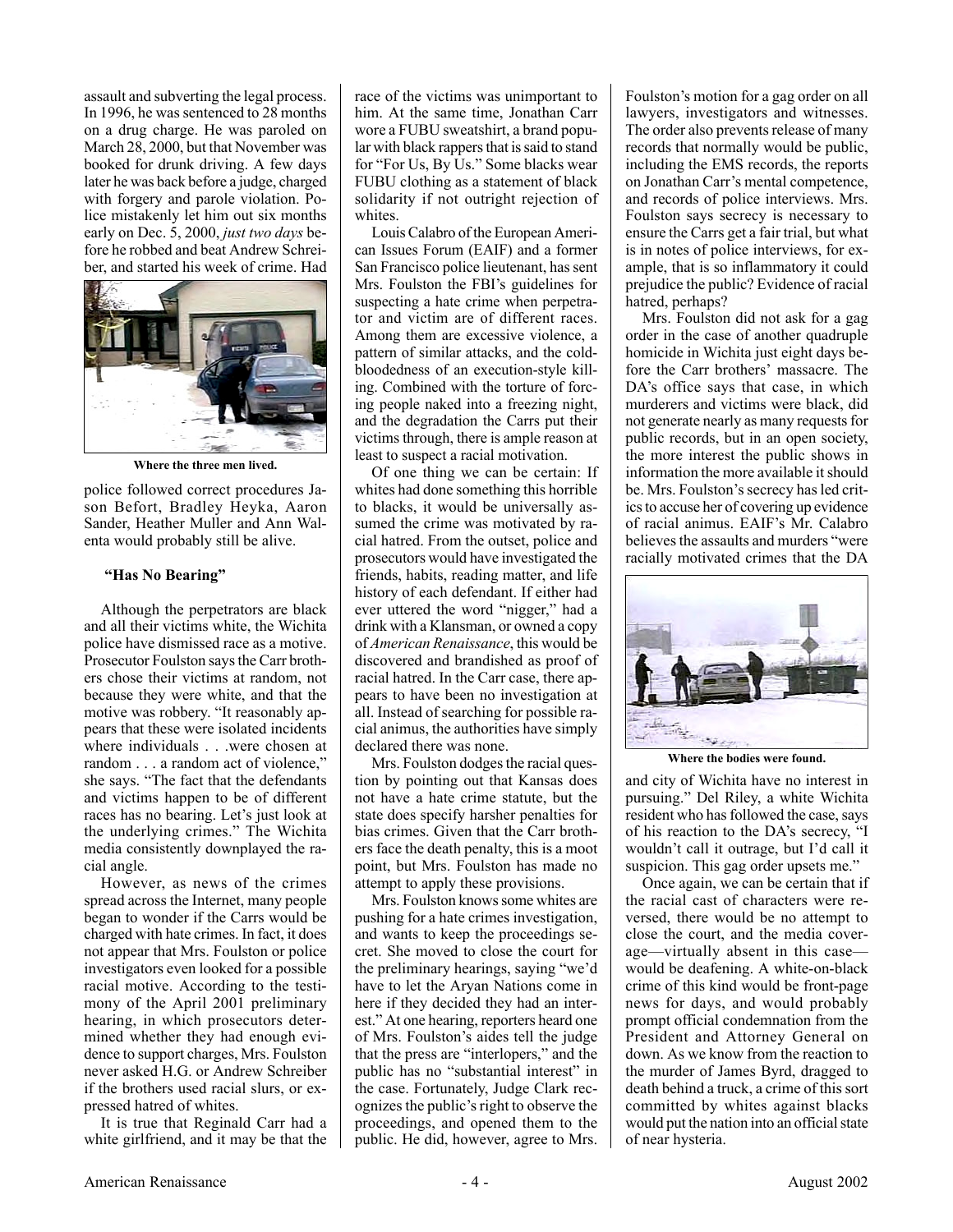What if the cast had been all-white? It would still have been national news. In 1959, drifters Dick Hickock and Perry Smith murdered the Clutter family in Holcomb, Kansas. Like the Wichita case, it was a home invasion, apparently motivated by robbery. Even without spectacular sexual cruelty, the Clutter killings were front-page news and the story was immortalized in Truman Capote's novel, *In Cold Blood*. Had the Wichita case involved whites only, the heroics of H.G. alone would have ensured wide coverage. She would have become a national hero, part of the folklore of strong womanhood.

What if perpetrators and victims had all been black? Some in the media would have promoted the heroism of the woman who lived to tell of the crime, but others would have stayed away from the story because such savagery reflects badly on blacks.

When blacks commit outrages against whites, media executives not only downplay black misbehavior but believe they must protect whites from "negative stereotypes" about blacks. If they must report such crimes, they are likely to link them to editorials calling for tolerance, and pointing out that the criminals were individuals, not a race. When whites commit outrages against blacks there are no such cautions; white society at large is to blame.

The Carr brothers' crimes were treated to a virtual media blackout. The *Chicago Tribune* and the *Washington Times* appear to be the only major non-Kansas dailies ever to mention the story. Their articles briefly described the facts of the case, and then focused on Internet discussions among whites who thought the Carr brothers were hate criminals. The Associated Press ran stories on the crimes, but they do not appear to have been picked up outside of Kansas. Within the state, the media dutifully promoted Mrs. Foulston's categorization of the crimes as "random." The networks, of course, were silent.

Were it not for the Internet, the Wichita story would have disappeared. It was only in chat-rooms and on web pages that the crimes had a national audience. Several sites, such as www. NewNation.org and www.JeffsArchive. com, have posted newspaper articles about the crimes. The main paper that covered the case, the *Wichita Eagle*, stores older articles in a fee-charging archive, so these sites are virtually the only way the public can learn about the massacre.

It will be surprising if the trial itself gets national coverage. Kansas permits television in courtrooms, but so far, the Court TV cable channel shows little interest in the case despite e-mail requests to its website at www.CourtTV.com. The *Wichita Eagle* will probably offer restrained coverage.

**She was on her hands and knees, and one of the Carr brothers was unzipping his pants. He laid a silver automatic pistol on the floor two feet away from her. She thought about making a grab for it but realized she had no idea how to operate a gun, and instead submitted to rape.**

The police and media reactions to these crimes—a refusal to think about race, draw larger conclusions, or even express outrage—are typical of today's whites, and in stark contrast to the sustained fury we could expect from blacks if the races were reversed.

Not even the acknowledged error that resulted in Reginald Carr's early release seems to upset many people. Bradley Heyka's father is angry, saying he is "appalled a mistake like this could lead to such severe consequences for so many people," but Aaron Sander's father is passive. "It is unfortunate this happened, but we have to learn to get past that and let those things go and get on with our life," he says. "We can't deal with how things should have been or could have been, we can only deal with today."

There were even more cloying sentiments at the funerals of the young victims. At Jason Befort's service on Dec. 21, 2000, Rev. James Diecker told the congregation their attitude towards the killers should be that of Jesus on the cross, when he said "Forgive them, Father, for they know not what they do." He went on to call for "a victory of love over hate . . . a victory of mercy over justice."

At Heather Muller's funeral, Rev. Matthew McGinness struck the same note, saying, "We must be like Christ, who forgave his enemies." He told the congregation Heather's mother felt the same way, and had told him, "Heather would want us to pray for her murderers, and Heather was probably praying for them at the moment of her death."

To what extent does this turn-theother-cheek mentality explain why five whites failed to fight back against two attackers? Three of the whites were young men, surely capable of serious resistance, and there must have been several opportunities for it. When one of the Carrs was out at an ATM machine with a woman, it meant there were three white men in the house with a lone assailant. While the man was busy raping a woman, how difficult would it have been to overpower him?

At some point is must have become obvious the Carrs intended to kill all witnesses. They could have had nothing else in mind when they marched the group into the snow, and tried to stuff all five into the trunk of a car. There was no more money to be had from ATM machines. All that was left was to make sure no one could testify against them.

Why, therefore, did five young whites—men or women—kneel obediently in the snow to be shot one by one? Were their spirits completely broken from hours of humiliation? Were they so stiff from cold they could hardly move? Or had they simply been denatured by the anti-white zeitgeist of guilt that implies whites deserve whatever they get? One does not wish to think ill of the dead, but these three men showed little manliness.

It is worth noting that in the home of three young Kansas men there does not appear to have been a single firearm. No doubt these men believed what they have been told: that guns are nasty things, best left in the hands of the police, who will always be there to protect us. H.G., who is clearly a woman of great determination, testified that at one point, when she was on her hands and knees and one of the Carr brothers was unzipping his pants, he laid a silver automatic pistol on the floor two feet away from her. She thought about making a grab for it but realized she had no idea how to operate a gun, and instead submitted to rape and attempted murder. Had she known how to use a weapon, her four friends might be alive today.

As for the question of hate crimes, racially conscious whites would see bias charges as at least some level of official outrage at the shocking crimes commit